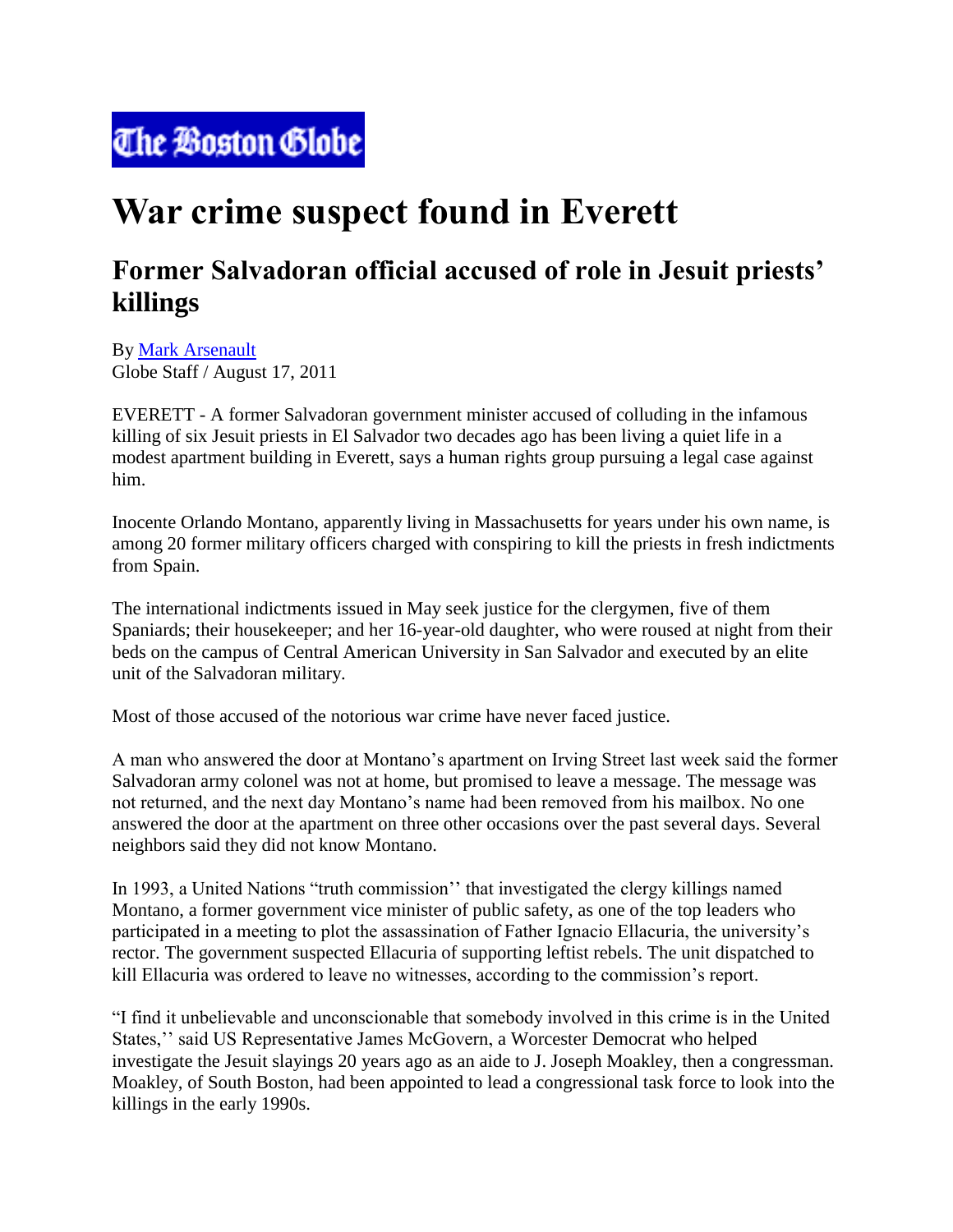"It's still this terrible memory,'' said McGovern, who knew three of the slain priests personally through congressional work on refugee issues. "I had never been involved so closely with something so horrific. That case still is a strong force in me, saying that human rights is something we need to stand up for.''

The Jesuit massacre on Nov. 16, 1989, made international headlines. Photos of slain priests were shocking even for El Salvador, which at the time was deep into a 12-year civil war riddled with atrocities. About 75,000 people died in the conflict between government forces and the Farabundo Marti National Liberation Front, a collection of rebel groups.

In a June phone interview with a Salvadoran Internet newspaper, Montano said that the indictment "is all based on lies'' and that the only high-level meetings in which he participated concerned the defense of San Salvador, which was under rebel attack at the time. He told the news site El Faro that he was in Massachusetts and had been living in the same place for the past 10 years.

Montano was located in Everett by The Center for Justice & Accountability, a human rights organization based in San Francisco. In 2008, the center filed suit against the 20 defendants in Spain, which led to the new indictments. The group used a private detective to confirm Montano's address before presenting the information to the judge in Spain, said Almudena Bernabeu, a lawyer who brought the lawsuit for the Center for Justice. At least one other former Salvadoran officer charged in the indictment is in the United States; he lives in California, she said.

Nine of the men accused in the indictments turned themselves in to authorities in El Salvador on Aug. 7. Salvadoran courts will decide if they will be extradited.

Whether any of the defendants will ever appear in a Spanish courtroom is an open question.

"Sometimes I expect little from these cases but at the same time I have to be optimistic,'' said Bernabeu. She hoped the US Department of Justice would arrest and extradite suspects in the United States, but three months after the indictments, no arrests have been made.

Because of that, she said, "I'm a little more pessimistic. But you never, ever know.''

The Department of Justice, through a spokeswoman, declined to comment on the case.

Members of the US Congress are urging the Obama administration to cooperate with authorities in Spain.

McGovern said he did not previously know that an alleged conspirator was living in Massachusetts. But he had contacted the Department of Justice about the case, urging action to assist the Spanish court in tracking down suspects, he said.

Four US senators - Tom Harkin of Iowa, Patrick Leahy of Vermont, Barbara Boxer of California, and John F. Kerry of Massachusetts - wrote to the Department of State in July, asking Secretary